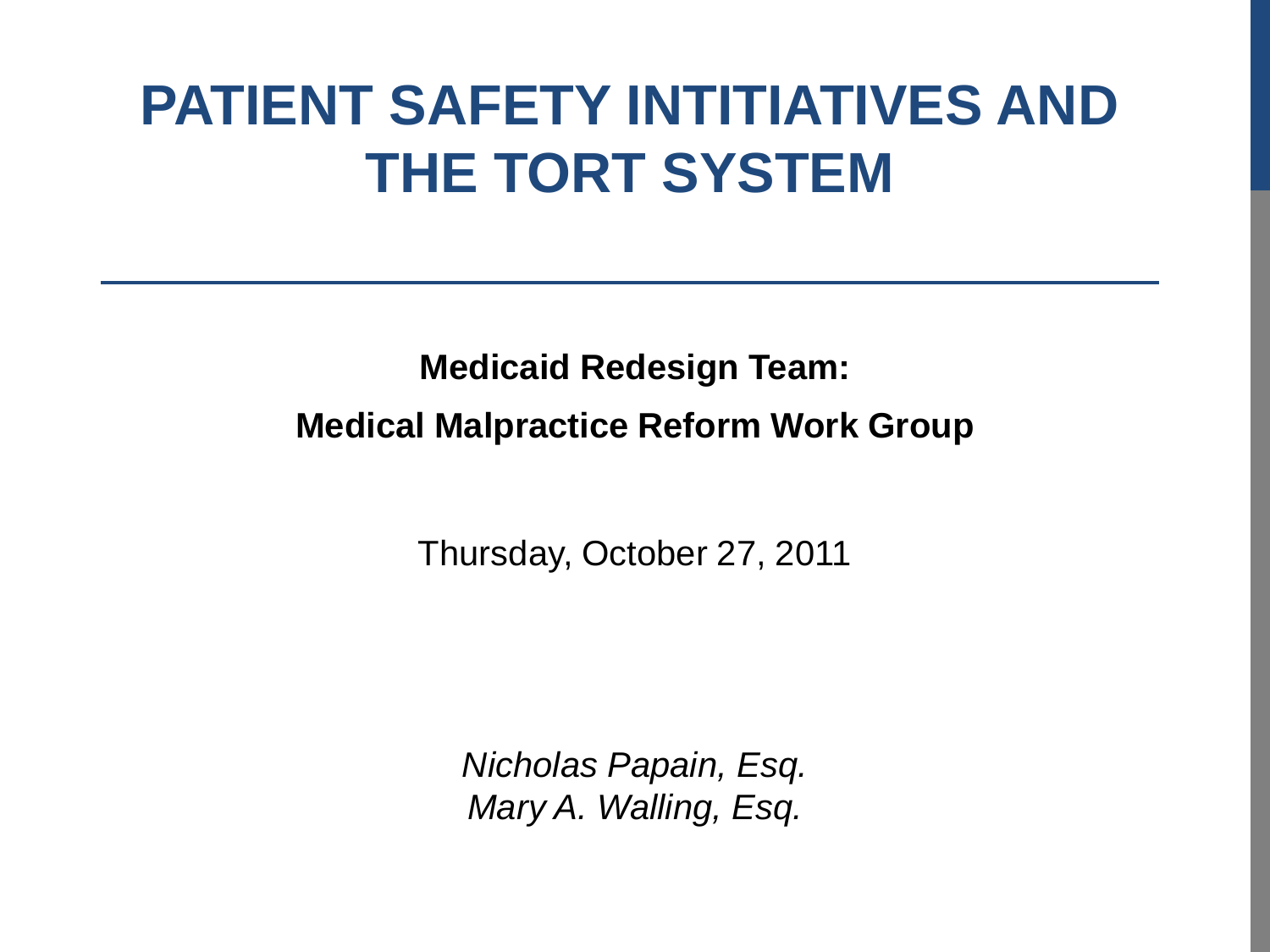# **"***TEMPORAL TRENDS IN RATES OF PATIENT HARM RESULTING FROM MEDICAL CARE"* NEJM, NOV 25, 2010

**"**In December 1999, the Institute of Medicine (IOM) reported that

### **medical errors cause up to 98,000 deaths and more than 1 million injuries each year in the United States**.

In response, accreditation bodies, payers, nonprofit organizations, governments, and hospitals launched major initiatives and invested considerable resources to improve patient safety. Some interventions have been shown to reduce errors… However, many of these interventions have not been evaluated rigorously or implemented reliably on a large scale…"

**"Our findings validate concern raised by patient-safety experts in the United States and Europe that harm resulting from medical care remains very common. Though disappointing, the absence of apparent improvement is not entirely surprising…the penetration of evidence-based safety practices has been quite modest**…**"**

**"**…achieving transformational improvements in the safety of health care will require further study of which patient-safety efforts are truly effective across settings and a refocusing of resources, regulation, and improvement initiatives to successfully implement proven interventions.**"**

Landrigan et al, "Temporal Trends in Rates of Patient Harm Resulting from Medical Care," NEJM, Nov 25, 2010.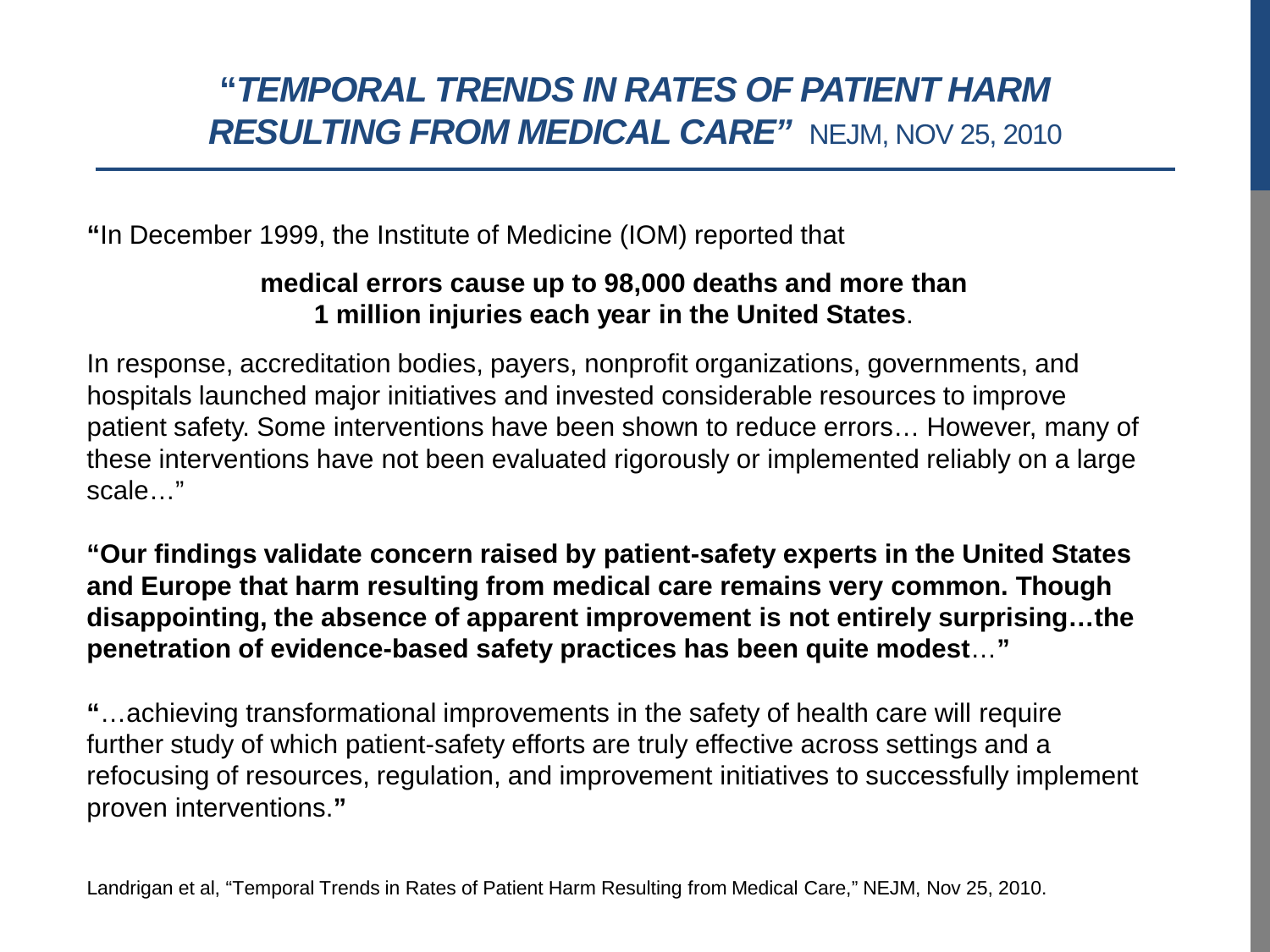# **U.S. DEPARTMENT OF HEALTH & HUMAN SERVICES AGENCY FOR HEALTHCARE RESEARCH AND QUALITY**

The AHRQ compares how well hospitals perform on 31 key quality and patient safety measures. **The AHRQ 2010 hospital "performance meter" for New York as compared to that of all states:\***



\*Accessed at http://statesnapshots.ahrq.gov/snaps10/settingsofcare.jsp?menuId=12&state=NY&level=5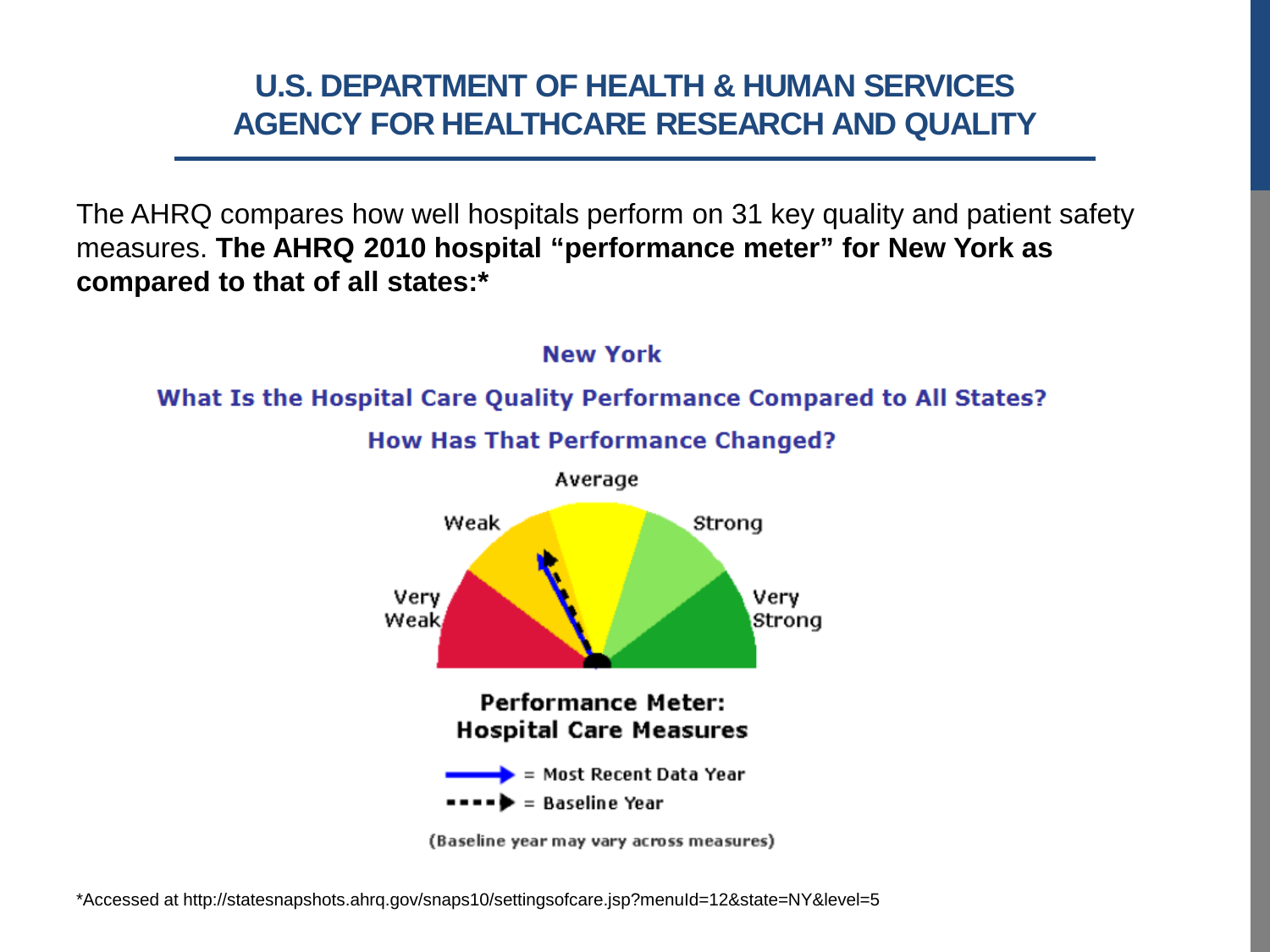# **U.S. DEPARTMENT OF HEALTH & HUMAN SERVICES AGENCY FOR HEALTHCARE RESEARCH AND QUALITY**

**PERFORMANCE OF ALL STATES ACROSS ALL MEASURES IN HOSPITAL CARE 2010**

| Rank                    | <b>State</b>   | <b>Meter Score for</b><br><b>Hospital Care</b> | Rank | <b>State</b> | <b>Meter Score for</b><br><b>Hospital Care</b> |
|-------------------------|----------------|------------------------------------------------|------|--------------|------------------------------------------------|
| 1                       | OH             | 78.12                                          | 26   | CO           | 41.94                                          |
| $\overline{\mathbf{c}}$ | MI             | 76.09                                          | 27   | <b>MO</b>    | 41.94                                          |
| 3                       | ME             | 70.69                                          | 28   | AZ           | 40.32                                          |
| 4                       | <b>PA</b>      | 70.59                                          | 29   | WA           | 40.32                                          |
| 5                       | FL.            | 70.31                                          | 30   | WV           | 40                                             |
| 6                       | <b>SC</b>      | 70.31                                          | 31   | AR           | 39.06                                          |
| $\overline{7}$          | NH             | 66.67                                          | 32   | CA           | 37.5                                           |
| 8                       | ΜN             | 66.13                                          | 33   | IN           | 37.5                                           |
| 9                       | МT             | 65.62                                          | 34   | <b>OR</b>    | 37.1                                           |
| 10                      | VA             | 65.62                                          | 35   | KS           | 34.38                                          |
| 11                      | VT             | 65.38                                          | 36   | <b>NY</b>    | 34.38                                          |
| 12                      | UT             | 63.79                                          | 37   | MD           | 32.26                                          |
| 13                      | WI             | 62.9                                           | 38   | OK           | 32.26                                          |
| 14                      | IA             | 61.29                                          | 39   | <b>GA</b>    | 31.25                                          |
| 15                      | <b>NC</b>      | 59.38                                          | 40   | <b>TN</b>    | 31.25                                          |
| 16                      | <b>NJ</b>      | 57.81                                          | 41   | <b>WY</b>    | 28.26                                          |
| 17                      | SD             | 56.25                                          | 42   | ΚY           | 28.12                                          |
| 18                      | <b>CT</b>      | 54.84                                          | 43   | HI           | 22.58                                          |
| 19                      | МA             | 54.84                                          | 44   | <b>NV</b>    | 22.58                                          |
| 20                      | ID             | 53.12                                          | 45   | TX           | 19.57                                          |
| 21                      | <b>NE</b>      | 51.61                                          | 46   | AK           | 17.86                                          |
| 22                      | <b>ND</b>      | 50                                             | 47   | AL           | 17.65                                          |
| 23                      | R <sub>l</sub> | 48.28                                          | 48   | MS           | 11.76                                          |
| 24                      | DE             | 46.88                                          | 49   | DC           | 9.38                                           |
| 25                      | IL             | 46.88                                          | 50   | LA           | 5.88                                           |
|                         |                |                                                | 51   | NM           | 3.12                                           |

http://statesnapshots.ahrq.gov/snaps10/overall\_quality.jsp?menuId=12&state=NY&sCol=speed&sDir=DESC&lev el=5&region=0&compGroup=N&compRegion=-1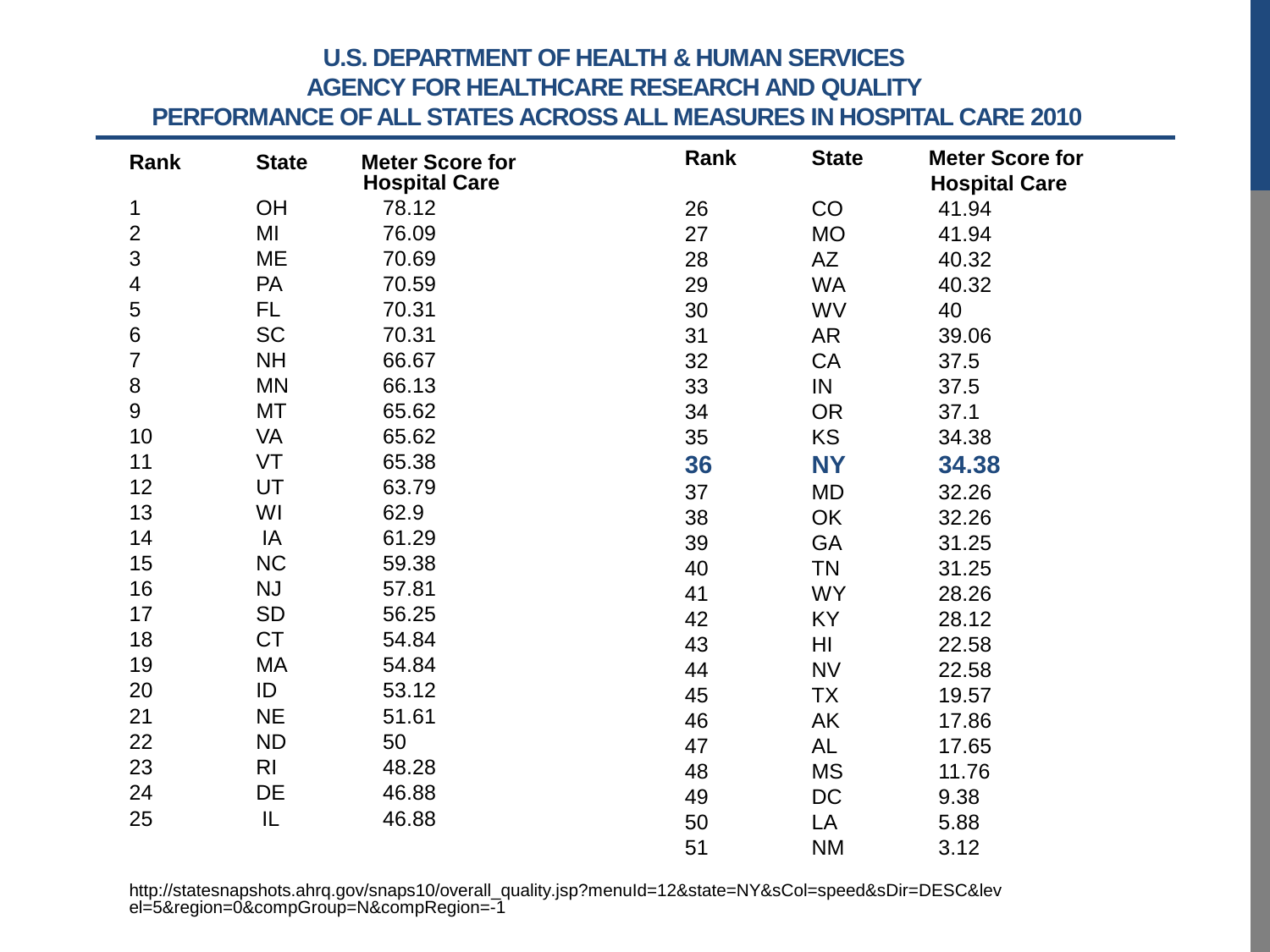# **HEALTHGRADES HOSPITAL PATIENT SAFETY RANKINGS**

The annual *HealthGrades Patient Safety in American Hospitals Surveys* for both 2010 and 2011 scored **New York's "Overall Average"** for hospital safety to be among the **"Bottom 10 States".**\*The rankings were based on risk-adjusted performance on 13 patient safety indicators developed by the U.S. Agency for Healthcare Review and Quality.

# HEALTHGRADES®

[\\*http://www.healthgrades.com/business/img/HealthGradesPatientSafetyInAmericanHospitalsStudy2011.pdf](http://www.healthgrades.com/business/img/HealthGradesPatientSafetyInAmericanHospitalsStudy2011.pdf) (Page 30)

<http://www.healthgrades.com/media/DMS/pdf/PatientSafetyInAmericanHospitalsStudy2010.pdf>(Page 32)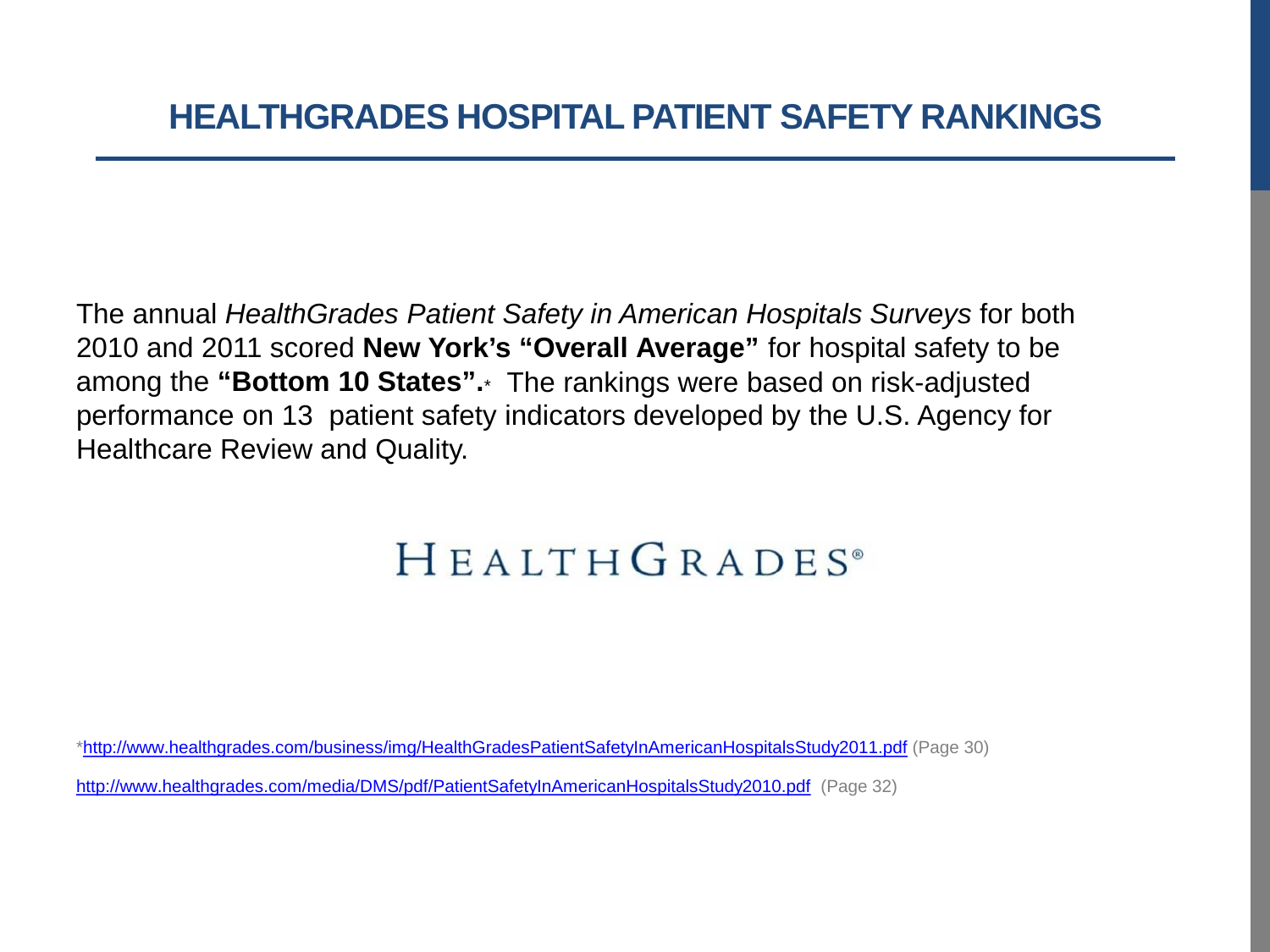

# **"Once Seen as Risky, One Group Of Doctors Changes Its Ways** *Anesthesiologists Now Offer Model of How to Improve Safety, Lower Premiums"*

By JOSEPH T. HALLINAN - Staff Reporter of THE WALL STREET JOURNAL - June 21, 2005

"The rising cost of medical-malpractice insurance has hit many doctors, especially surgeons and obstetricians. But one specialty has largely shielded itself:

Anesthesiologists pay less for malpractice insurance today, in constant dollars, than they did 20 years ago. That's mainly because some anesthesiologists chose a path many doctors in other specialties did not. Rather than pushing for laws that would protect them against patient lawsuits, these anesthesiologists focused on improving patient safety. Their theory: Less harm to patients would mean fewer lawsuits.

Over the past two decades, anesthesiologists have advocated the use of devices that alert doctors to potentially fatal problems in the operating room. They have helped develop computerized mannequins that simulate real-life surgical crises. And they have pressed for procedures that protect unconscious patients from potential carbon-monoxide poisoning.

All this has helped save lives.

#### **Over the past two decades, patient deaths due to anesthesia have declined to one death per 200,000 to 300,000 cases from one for every 5,000 cases**,

according to studies compiled by the Institute of Medicine, an arm of the National Academies, a leading scientific advisory body.

Malpractice payments involving the nation's 30,000 anesthesiologists are down, too, and **anesthesiologists typically pay some of the smallest malpractice premiums around. That's a huge change from when they were considered among the riskiest doctors to insure**. Nationwide, the average annual premium for anesthesiologists is less than \$21,000, according to a survey by the American Society of Anesthesiologists. An obstetrician might pay 10 times that amount, Medical Liability Monitor, an industry newsletter, reports.

http://www.saynotocaps.org/newsarticles/once\_seen\_as\_risky.htm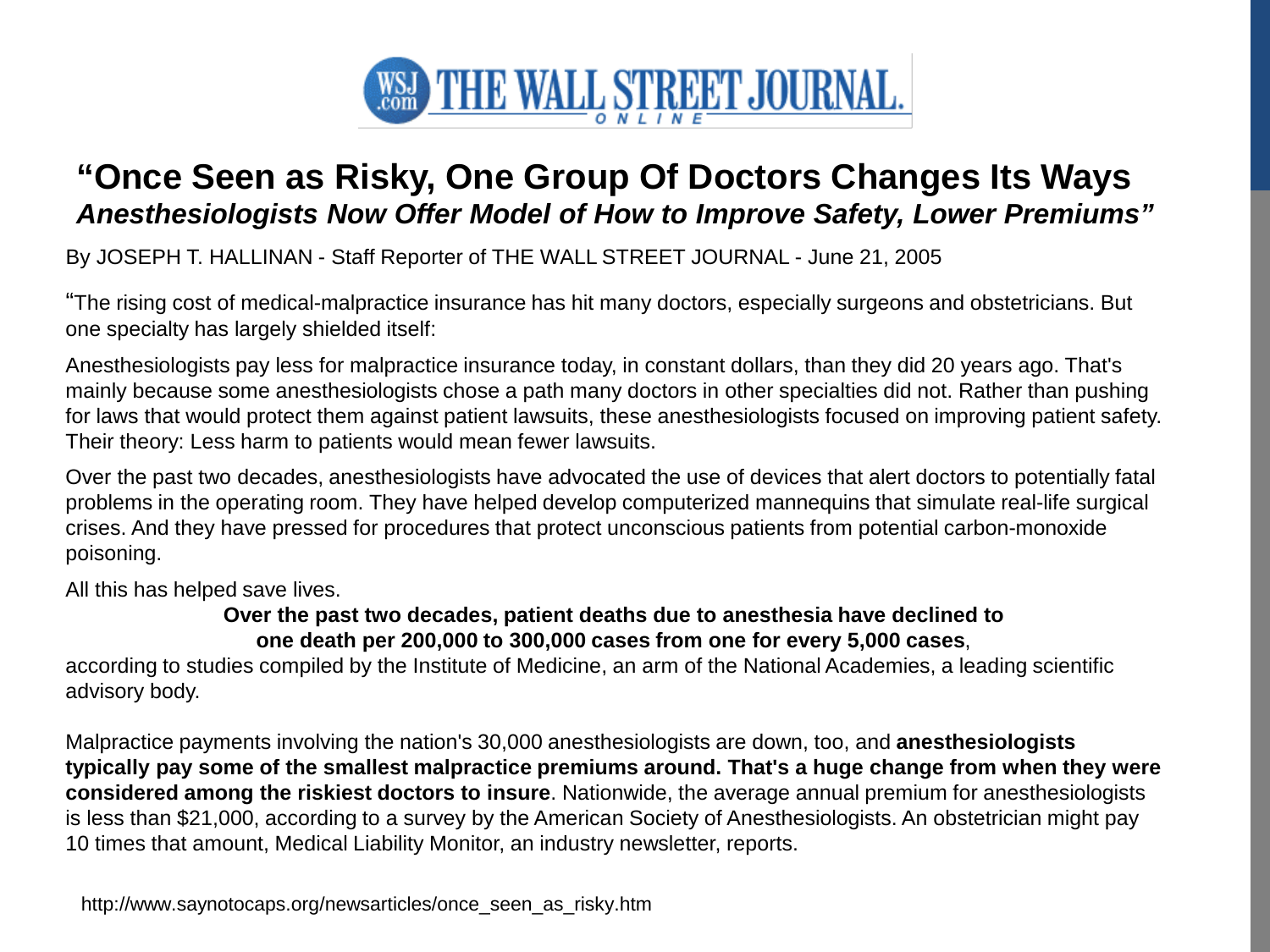# **HEALTHCARE-ACQUIRED INFECTION PREVENTION PROGRAMS: INFECTION RATE AND COST REDUCTIONS**

• After adjusting for the range of effectiveness of possible infection control interventions, **the benefits of prevention range from a low of \$5.7 billion (20% of infections preventable) to a high of \$31.5 billion (70% preventable).** 

Centers for Disease Control, *The Direct Medical Costs of Healthcare Associated Infections in the U.S. and the Benefits of Prevention*, March 2009.

• **"**Hand washing is considered vital in health care settings to prevent the spread of potentially-infectious pathogens, like Methicillin-resistant Staphylococcus aureus. **And close attention to such basic hygiene could be a way of reducing the nation's hospital bills by billions of dollars**."

Kevin Sack, "A Hospital Hand-Washing Project to Save Lives and Money," *NY Times,* September 10, 2009.

• Each year central venous catheters cause an estimated 80,000 blood-stream infections and result in up to 28,000 patient deaths in ICUs. The average cost of a catheter-related blood stream infection is \$45,000. The main components of the Michigan Keystone ICU Patient Safety Program implemented at 108 ICUs included measures like hand washing, removal of unnecessary catheters and using full-barrier precautions during the insertion of central venous catheters. **The program resulted in up to a 66% reduction in catheter-related bloodstream infection rates.** 

Pronovost et al, "An Intervention to Decrease Catheter-Related Bloodstream Infections in the ICU," *New England Journal of Medicine*, December 28, 2006.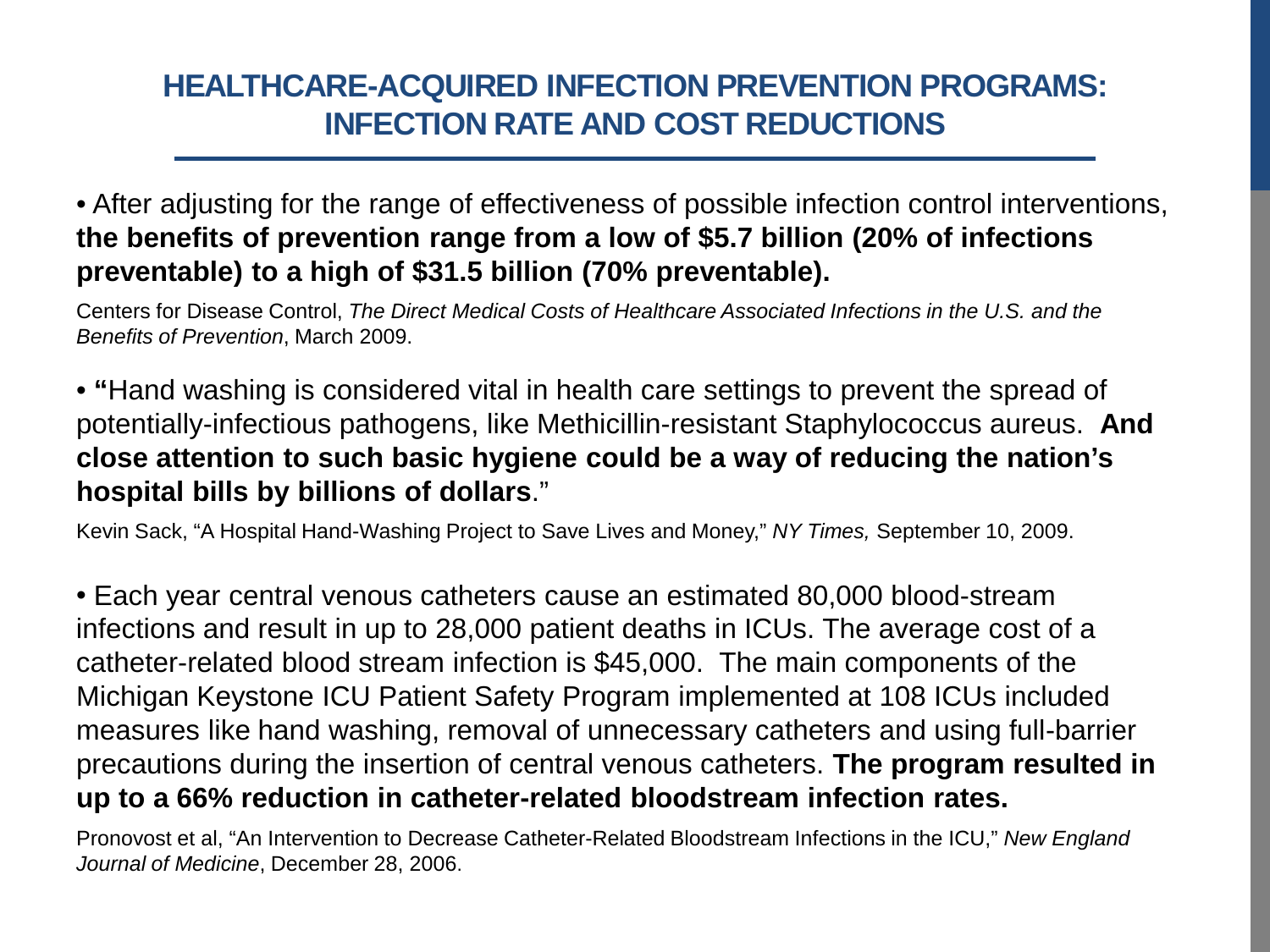# **RESULTS OF OBSTETRICS SAFETY PROGRAMS IN OTHER U.S. HOSPITALS**

# *Hospital Corporation of America:*

"Comprehensive redesign of patient safety processes" in obstetrics more than halved the number of obstetrical claims against HCA facilities and resulted in

### "**nearly a 5-fold reduction in the cost of claims**."

"In this large health system, with nearly 200 hospitals nationwide, obstetric malpractice claims currently rank behind `accidents on hospital grounds' in terms of litigation loss and cost."

Clark et al, "Improved outcomes, fewer cesarean deliveries, and reduced litigation: results of a new paradigm in patient safety," *American Journal of Obstetrics and Gynecology*, August 2008.

# *Catholic Healthcare Partners (Cincinnati):*

"Comprehensive perinatal patient safety program" at 16 perinatal centers resulted in a 65% decline from 2003 to 2008 in obstetrical occurrences (a "birth-related event or injury that may lead to a claim"),

### **the average cost per obstetrical claim fell from \$1 million to less than \$500,000 and the number of new claims reported decreased by 48%.**

Simpson et al, "A comprehensive Perinatal Patient Safety Program to Reduce Preventable Adverse Outcomes and Costs of Liability Claims," *The Joint Commission Journal on Quality and Patient Safety*," November 2009.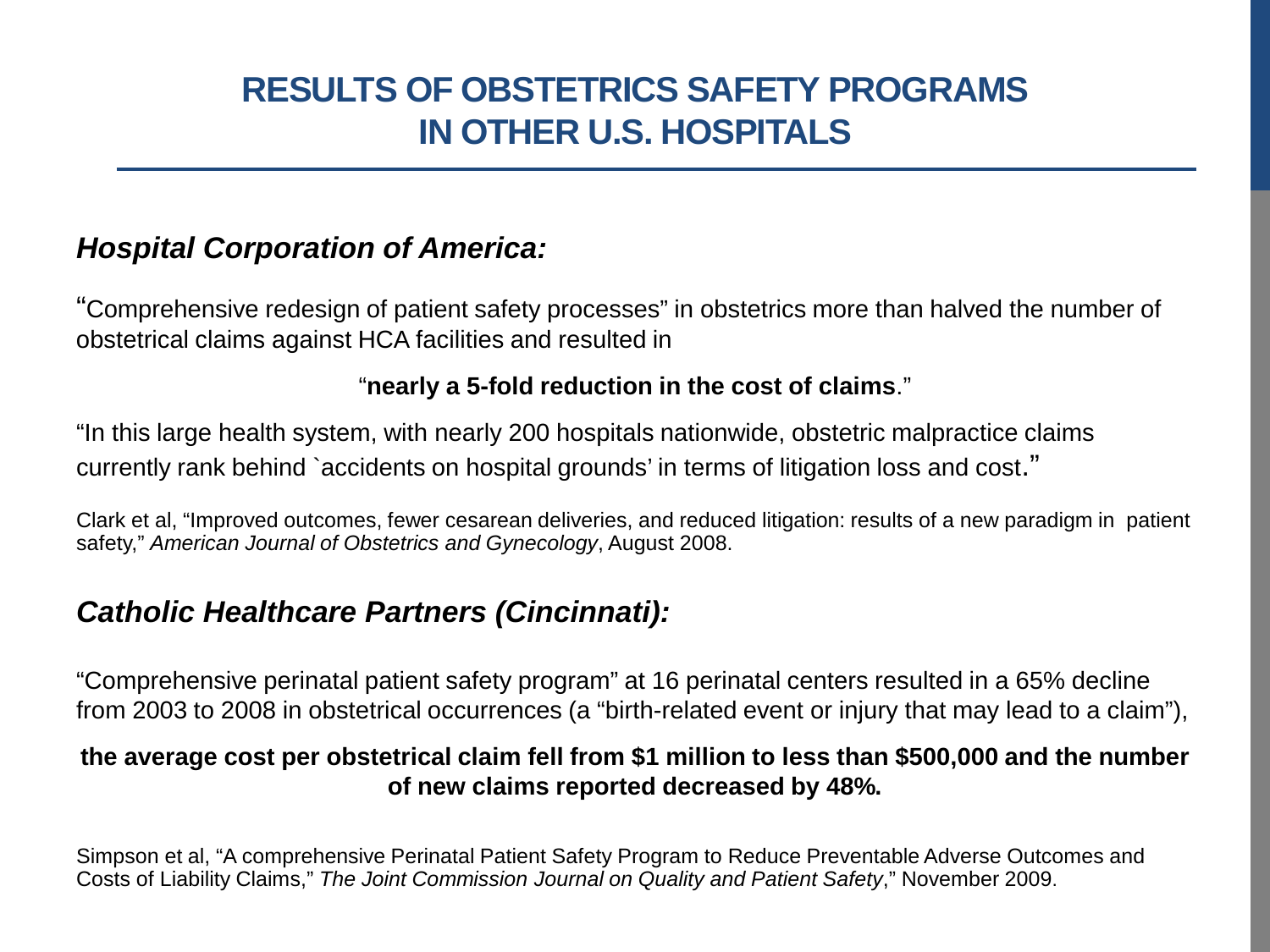

## **"Better Patient Safety Linked to Fewer Medical Malpractice Claims in California"**

**FOR RELEASE** *April 15, 2010*

"**Reducing the number of preventable patient injuries in California hospitals from 2001 to 2005 was associated with a corresponding drop in malpractice claims against physicians, according to a study issued today by the RAND Corporation**.

"Researchers studied both medical malpractice claims and adverse events such as post-surgical infections across California counties and found that changes in the frequency of adverse events were strongly correlated with corresponding changes in the volume of medical malpractice claims.

**"'**These findings suggest that putting a greater focus on improving safety performance in health care settings could benefit medical providers as well as patients,' said Michael Greenberg, the study's lead author and a behavioral scientist with RAND, a nonprofit research organization.

**"**The link between safety performance among health care providers and malpractice suits has been of central interest to policymakers in the ongoing debate over health care reform. **The RAND study is the first to demonstrate a link between improving performance on 20 wellestablished indicators of medical safety outcomes and lower medical malpractice claims**.**"**

**…**

Source: Rand Corporation press release, April 15, 2010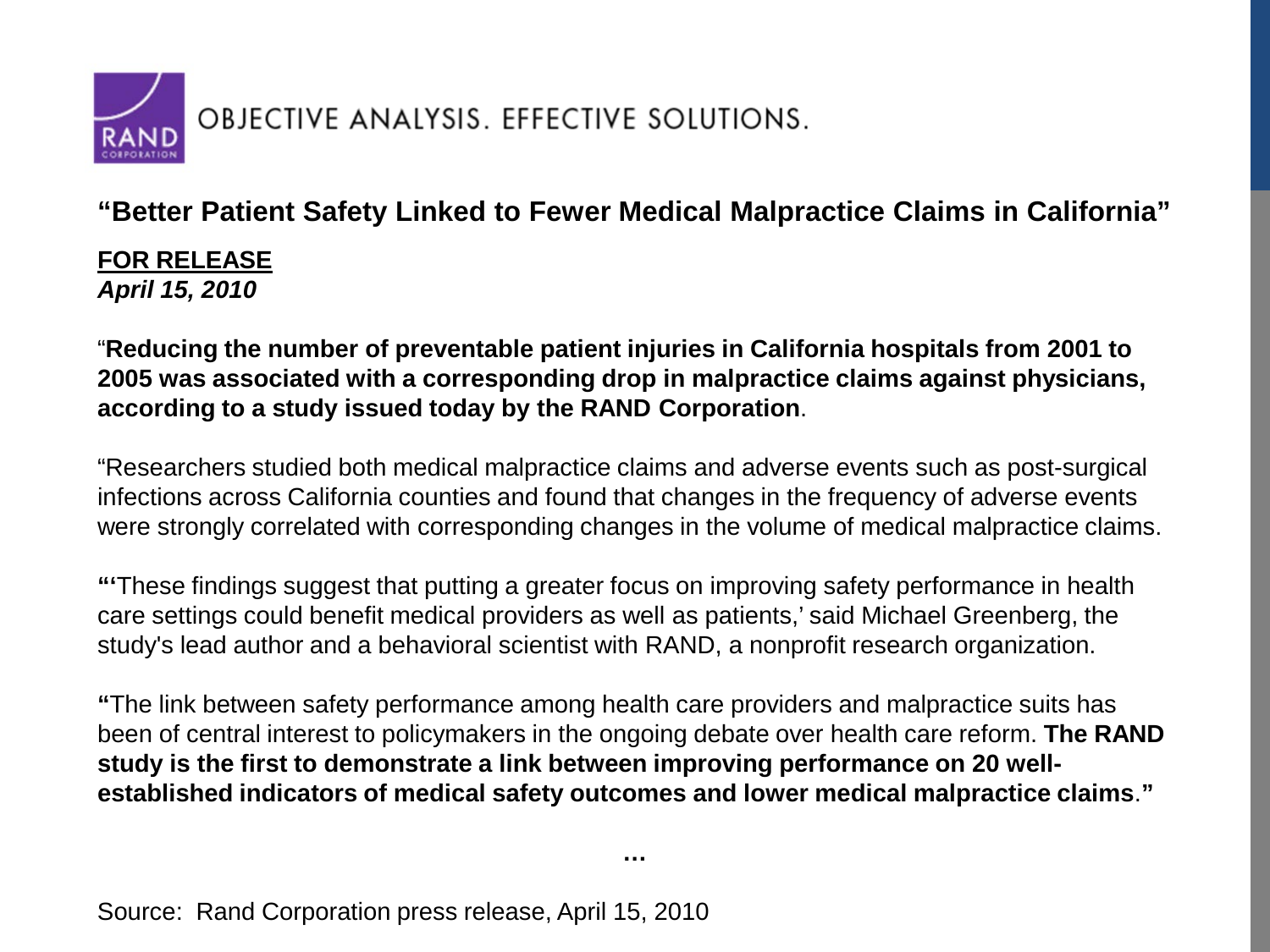# **New York Presbyterian Hospital**

# *"Effect of a comprehensive obstetric patient safety program on compensation payments and sentinel events"*

#### **Amos Grunebaum, MD; Frank Chervenak, MD; Daniel Skupski, MD**

Improving patient safety has become an important goal for hospitals, physicians, patients, and insurers. Implementing patient safety measures and promoting an organized culture of safety, including the use of highly specialized protocols, has been shown to decrease adverse outcomes; however, it is less clear whether decreasing adverse outcomes also reduces compensation payments and sentinel events.

Our objective is to describe comprehensive changes to our obstetric patient safety program and to report their impact on actual spent compensation payments (sum of indemnity and expenses paid) and sentinel events.

#### **Materials and Methods**

New York Presbyterian Hospital-Weill Cornell Medical Center is a tertiary academic referral center with a level 3 neonatal intensive care unit and serves as a New York State regional perinatal center. The labor and delivery unit performs about 5200 deliveries per year of which voluntary attending physicians manage approximately 25%, and 75% are managed by full-time faculty. The New York Weill Cornell Investigation Research Board approved this report as exempt research.

#### **Patient safety program**

In 2002, we began to implement in a step-wise fashion a comprehensive and ongoing patient safety program. The date of implementation is included for each step.

#### **Consultant Review (2002)**

**In 2002, as part of an obstetric initiative by our insurance carrier** (MCIC Vermont, Inc., Burlington, VT), **2 independent consultants reviewed our department and assessed our institution's obstetric service**. **This review resulted in specific recommendations and provided a general outline for making changes and improvements in patient safety. Building on these findings, we implemented a comprehensive obstetric patient safety program.**

*American Journal of Obstetrics & Gynecology*, February 2011.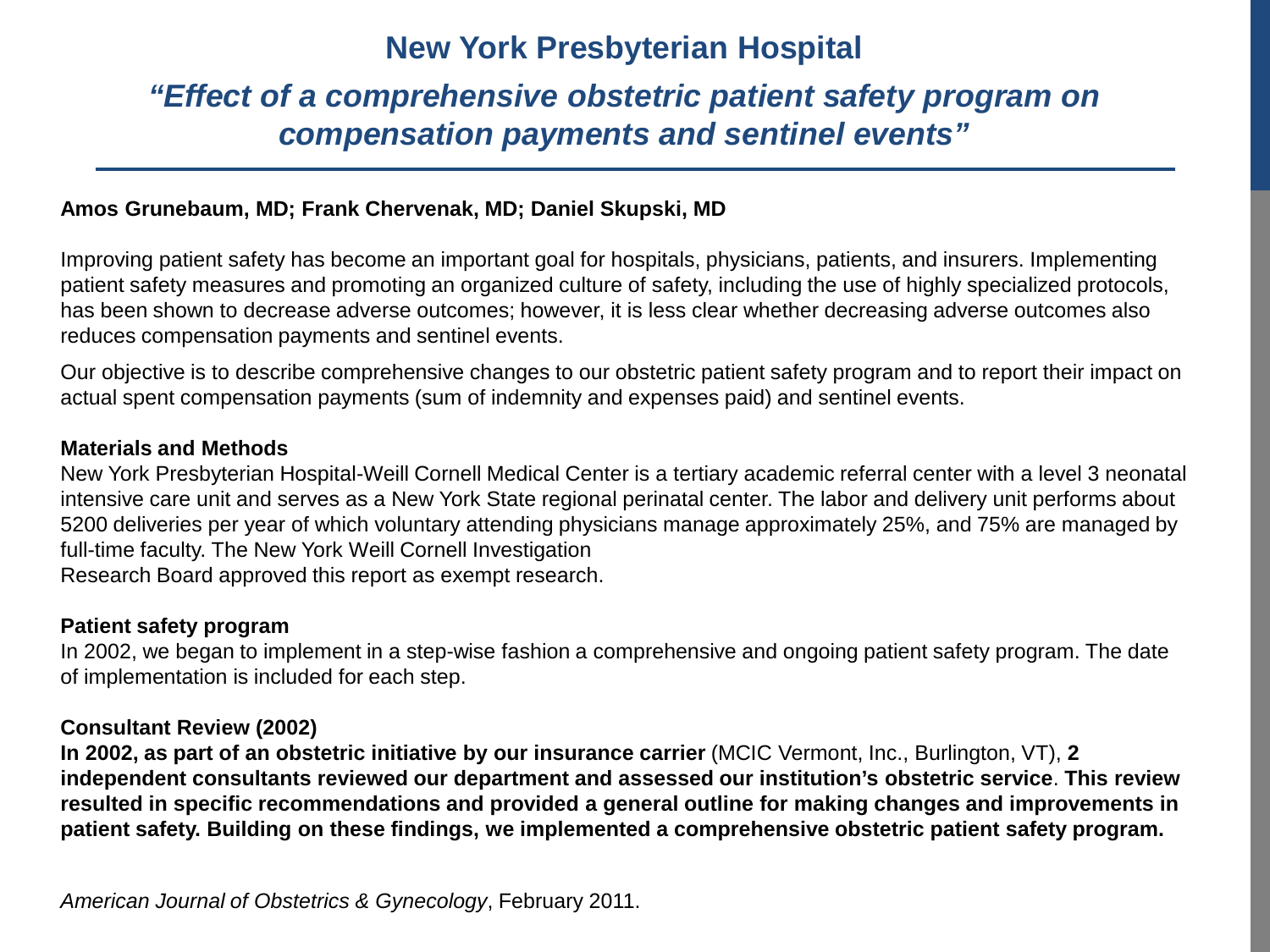## **NEW YORK PREBYTERIAN HOPSITAL OBSTETRIC PATIENT SAFETY PROGRAM**

### **Key elements:**

- Interdisciplinary team training, focusing on better communication
- Obstetric emergency drills
- Electronic medical record charting for all patients in labor and delivery
- Clear chain of communication, from nurse up to chairman of the department
- Standardized oxytocin labor induction and stimulation protocol and addition of an oxytocin initiation checklist and color-coding of magnesium sulfate and oxytocin solution labels
- Employment of an obstetric patient safety nurse who is involved in training, implementation of protocol changes, obstetric emergency drills, etc.
- Addition of three new physician's assistants and a laborist on nights and weekends
- Electronic fetal monitor interpretation certification required of staff
- Routine thromboembolism prophylaxis for all cesarean deliveries
- Retrospective review of obstetric compensation payments and new and ongoing lawsuits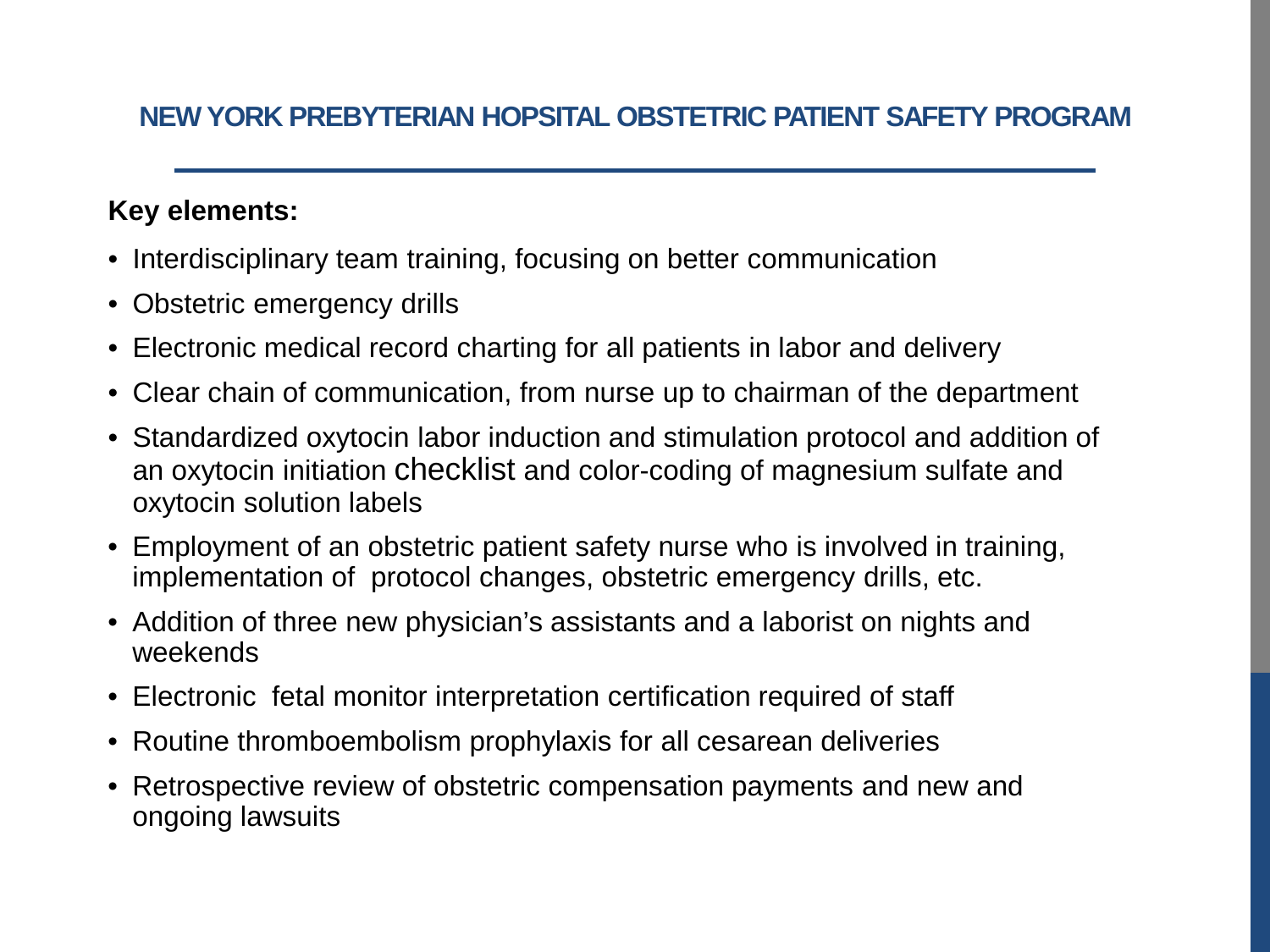### **NEW YORK PRESBYTERIAN HOPSITAL OBSTETRIC PATIENT SAFETY PROGRAM "RESULTS"**

**"The 2009 compensation payment total constituted a 99.1% drop from the average 2003- 2006 payments (from \$27,591,610 to \$250,000)."**



Grunebaum et al, Effect of a comprehensive patient safety program on compensation payments and sentinel events," American Journal of Obstetrics & Gynecology, Feb 2011 et al.

\*A sentinel event is "an unexpected occurrence involving death or serious physical or psychological injury, or risk thereof."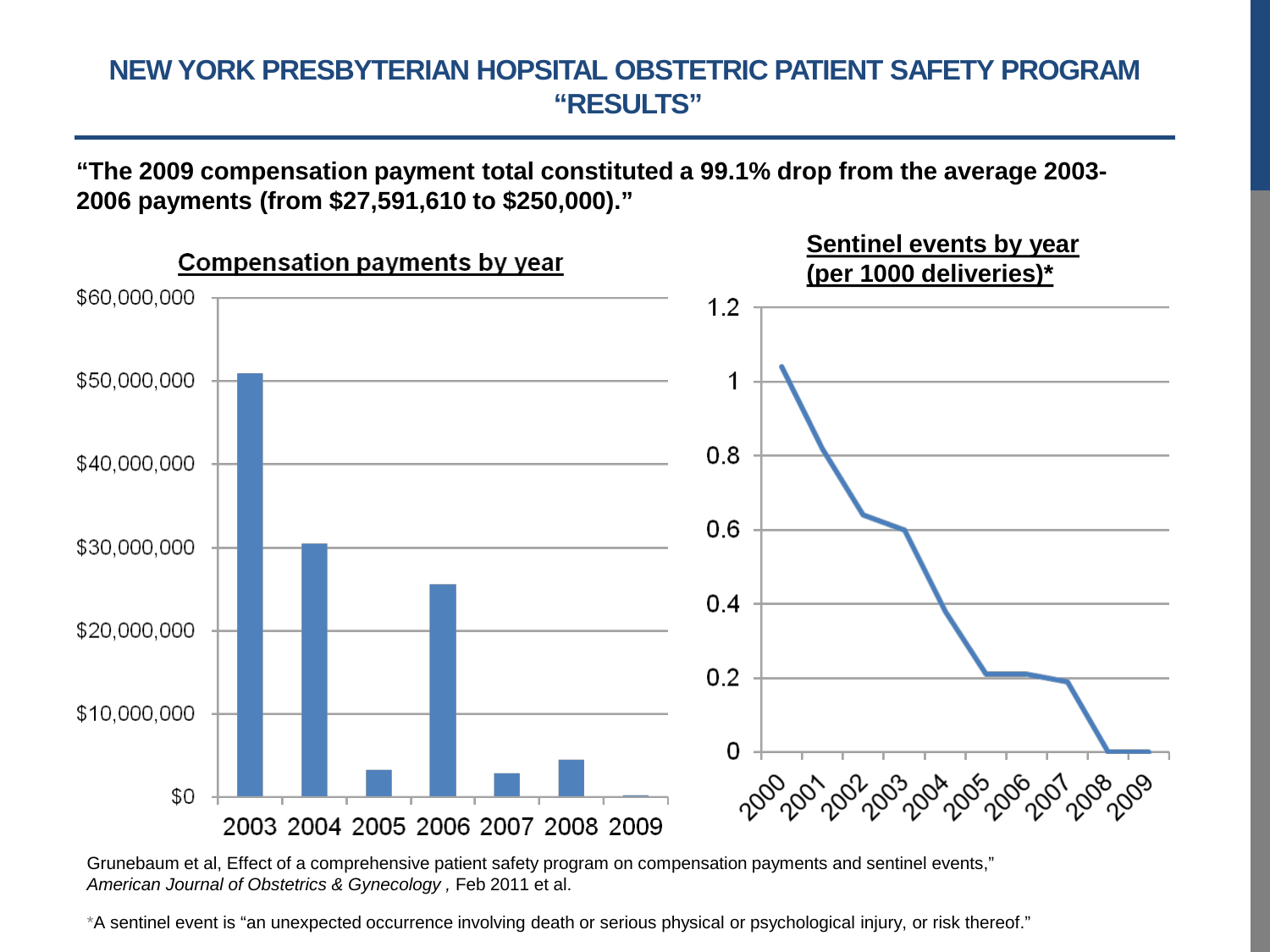# **NEW YORK PRESBYTERIAN HOSPITAL OBSTETRIC PATIENT SAFETY PROGRAM "COMMENT"***\**

"Our results show that implementing a comprehensive obstetric safety program not only decreases severe adverse outcomes but can also have an immediate impact on compensation payments."

"The \$25,041,475 yearly savings in compensation payments for the last 3 years alone dwarf the incremental cost of the patient safety program…"

"Making significant changes on a labor and delivery unit including … implementation of a standardized oxytocin protocol, electronic charting, team training, and improving situational awareness through a central communication system, should be considered by all obstetric services."

\*Grunebaum et al, Effect of a comprehensive patient safety program on compensation payments and sentinel events," *American Journal of Obstetrics & Gynecology ,* Feb 2011 et al.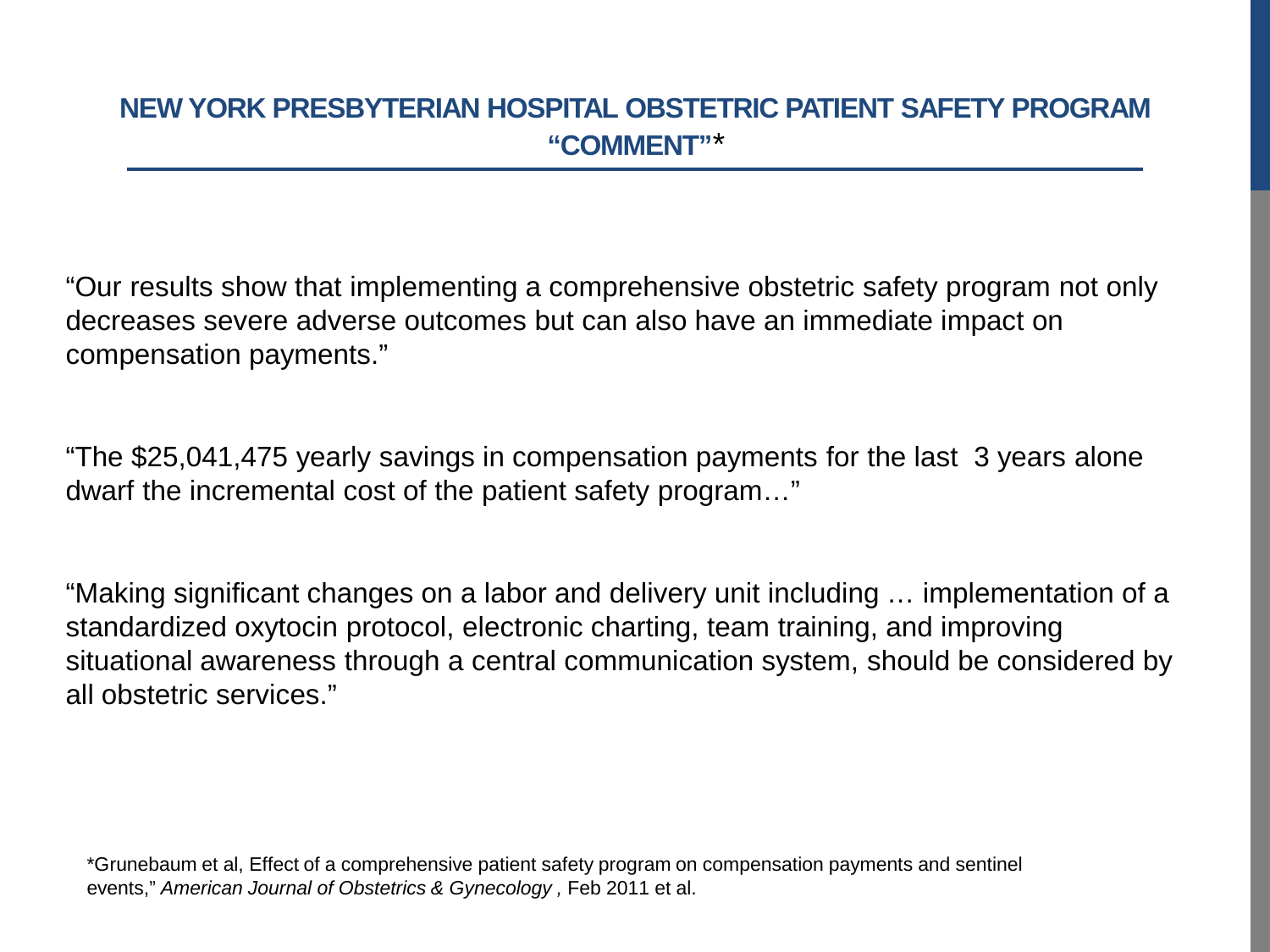# **CONTROLLED RISK INSURANCE COMPANY (CRICO)**



"As the patient safety and medical professional liability provider owned by and serving the Harvard medical community for more than 30 years, CRICO is dedicated to providing industry-leading insurance coverage, expert legal and claims services, and **pioneering patient safety methodologies**…"

"CRICO is an internationally renowned leader in evidence-based risk management, proudly serving 21 hospitals, more than 12,000 physicians (including residents and fellows), and 207 other health care organizations."

http://www.rmf.harvard.edu/company/about-us.aspx

**"CRICO/RMF Strategies…uses medical malpractice data to help hospitals across the nation dramatically reduce medical errors and minimize financial loss…"**

**"CRICO/RMF Strategies offers proven methodologies and data-driven insights that reveal hidden areas of risk and deliver actionable intelligence to drive fundamental change that transforms the safety of patient care…"**

http://www.marketwire.com/press-release/crico-rmf-strategies-convenes-emergency-medicine-leadershipcouncil address-crisis-americas-1514740.htm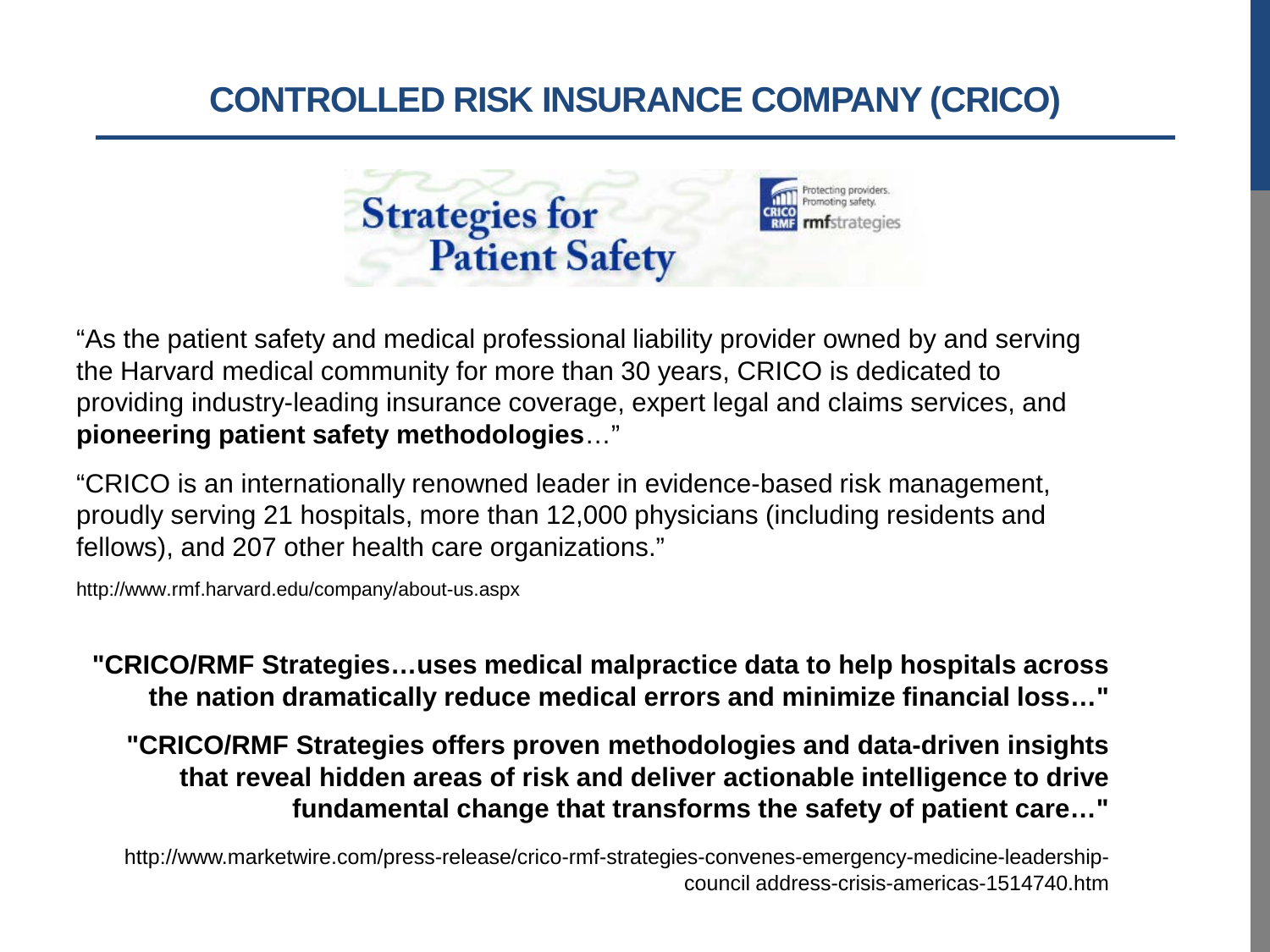### *Excerpts from Module 1: Introduction to Patient Safety***:**

**"**In the time it will take you to complete this module, 80 patients in the American health care system will be injured, and 10 will die, because of preventable medical errors…"

### **"This is a serious public health problem**...**"**

"…Although the individual professional is the final pathway by which these errors happen, **errors designed into our systems are waiting to be made, if not by you, then by the next doctor or nurse**."

**"What would it look like if leaders were to direct attention to the issue of medical error?**  … Reported error rates would go up for awhile because we currently underreport errors and near misses by a factor of 10.**"**

**"**…When errors occur, we would learn and prevent, rather than blame and hide... **Our patients would be injured less often, and health care costs would go down considerably."**

http://www.rmf.harvard.edu/education-interventions/materials-for-instructors/patient-safety/index.aspx#essay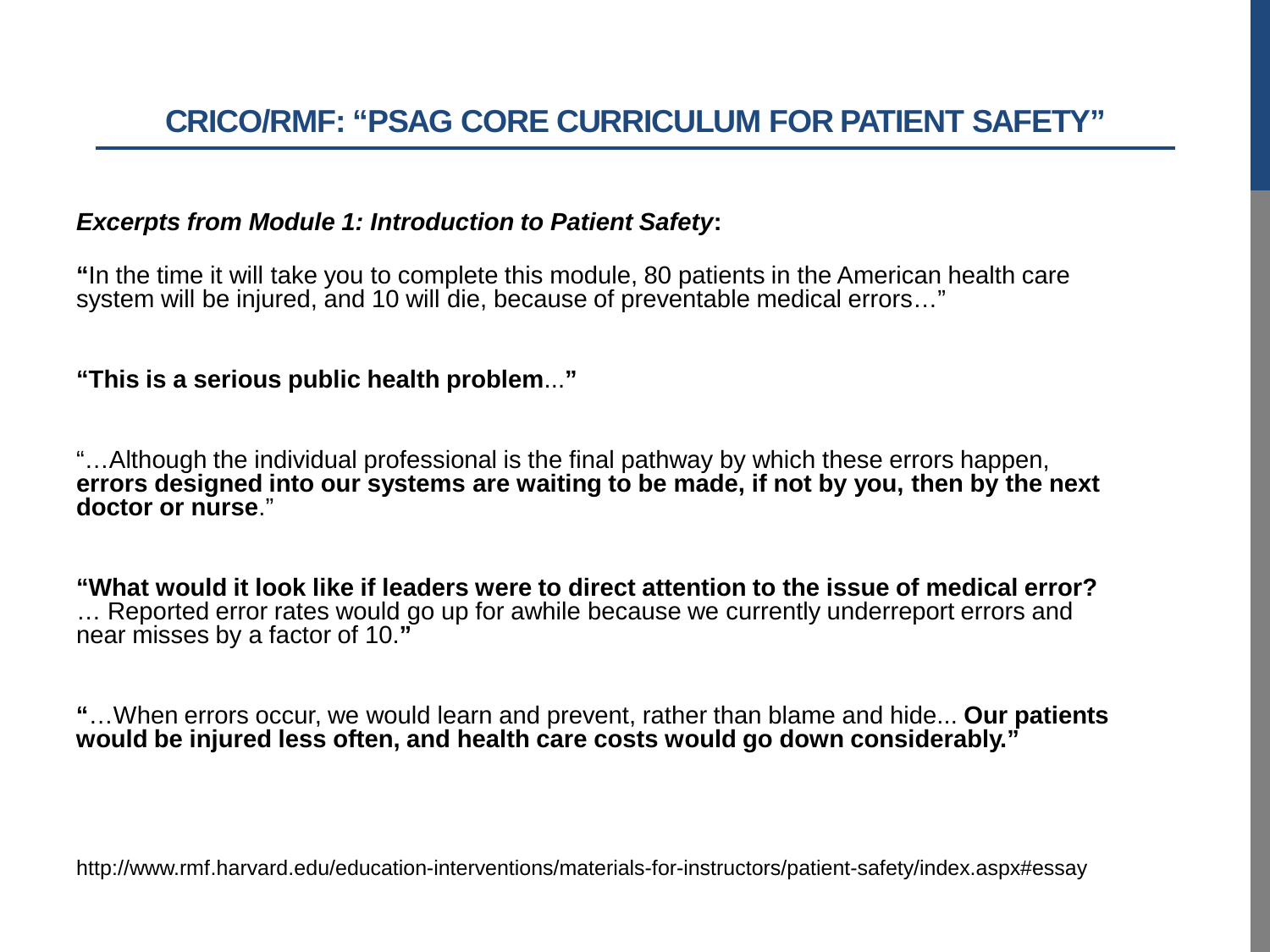# **"NOT A FRIVOLOUS MATTER"**

by Jock Hoffman, Patient Safety Education Program Director, CRICO/RMF *January 2011*

"…`**frivolous' malpractice suits are less common than the politicians espousing them**. Plaintiffs whose claims lack the fundamental legal components are challenged to find an attorney willing to devote time and out-of-pocket resources, unlikely to find a tolerant court, and even less likely to receive compensation…"

**"Rather than dwell on the frivolous bogeyman, politicians, and health care providers will likely be more successful at reducing patient injuries, costs, and lawsuits by studying the underlying causes of the malpractice cases that reflect suboptimal care and present opportunities to repair flaws in the health care delivery system. Seriously**."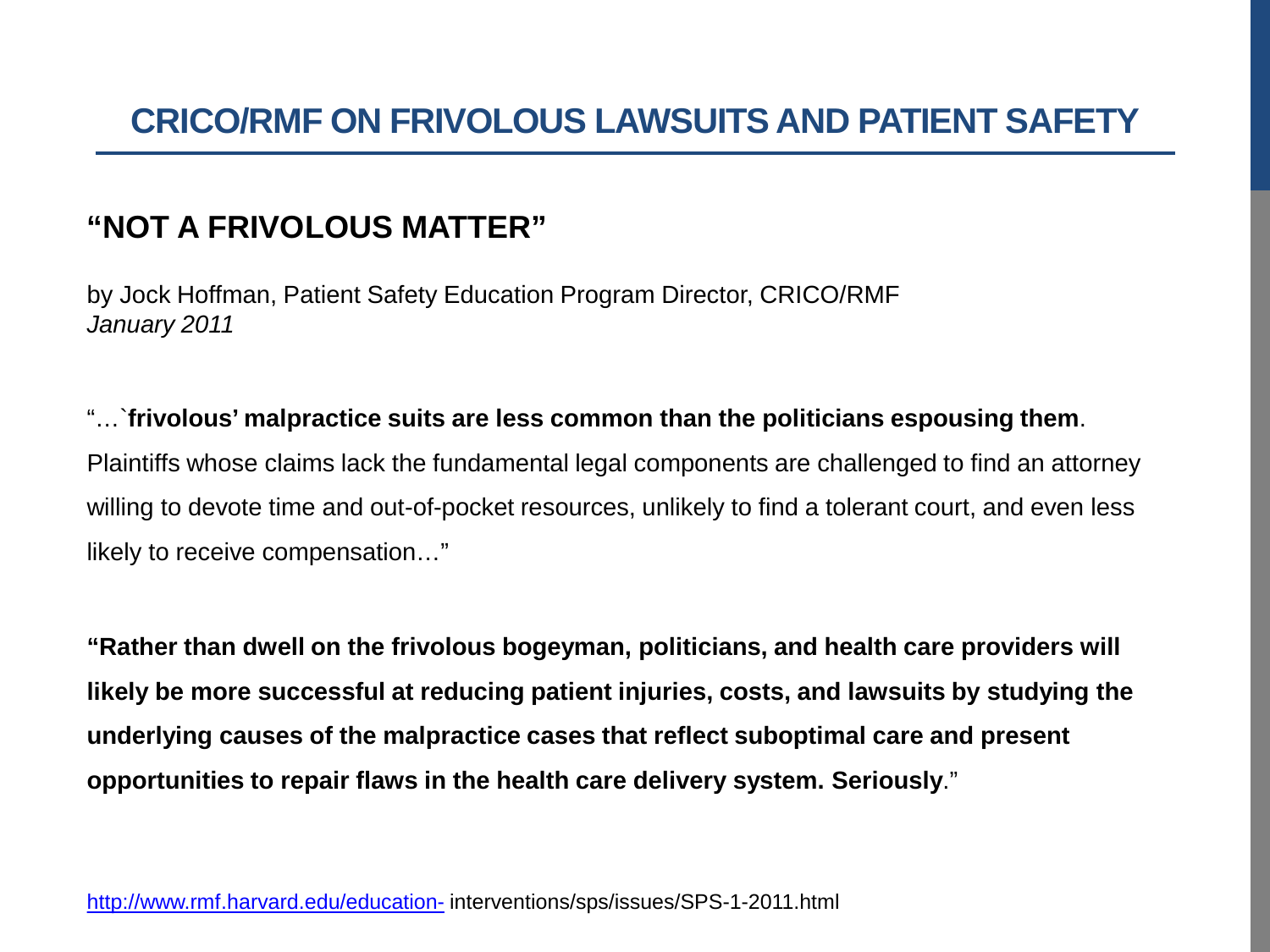# **CRICO/RMF ON THE USE OF CASE STUDIES**

| <b>CRICO</b> Protecting providers.<br><b>RMF</b> Promoting safety.                | <b>Log-in to CRICOconnect</b><br><b>COMPANY</b><br><b>INSURANCE EVENTS CONTACTS</b><br><b>SEARCH</b><br><b>HOME</b>                                         |
|-----------------------------------------------------------------------------------|-------------------------------------------------------------------------------------------------------------------------------------------------------------|
| <b>HIGH RISK AREAS</b><br><b>PATIENT SAFETY STRATEGIES</b><br><b>CASE STUDIES</b> | <b>Case Studies</b><br>Home > Case Studies > High Risk Areas<br>For more than 20 years, we have used<br>closed claims and suits as powerful teaching tools. |
| <b>EDUCATION / INTERVENTIONS</b><br><b>RESEARCH RESOURCES</b>                     | Review these closed claim abstracts and cases to get a closer look at what went right,<br>what went wrong, and what could be done differently.              |
|                                                                                   | <b>High Risk Areas</b><br>- 1                                                                                                                               |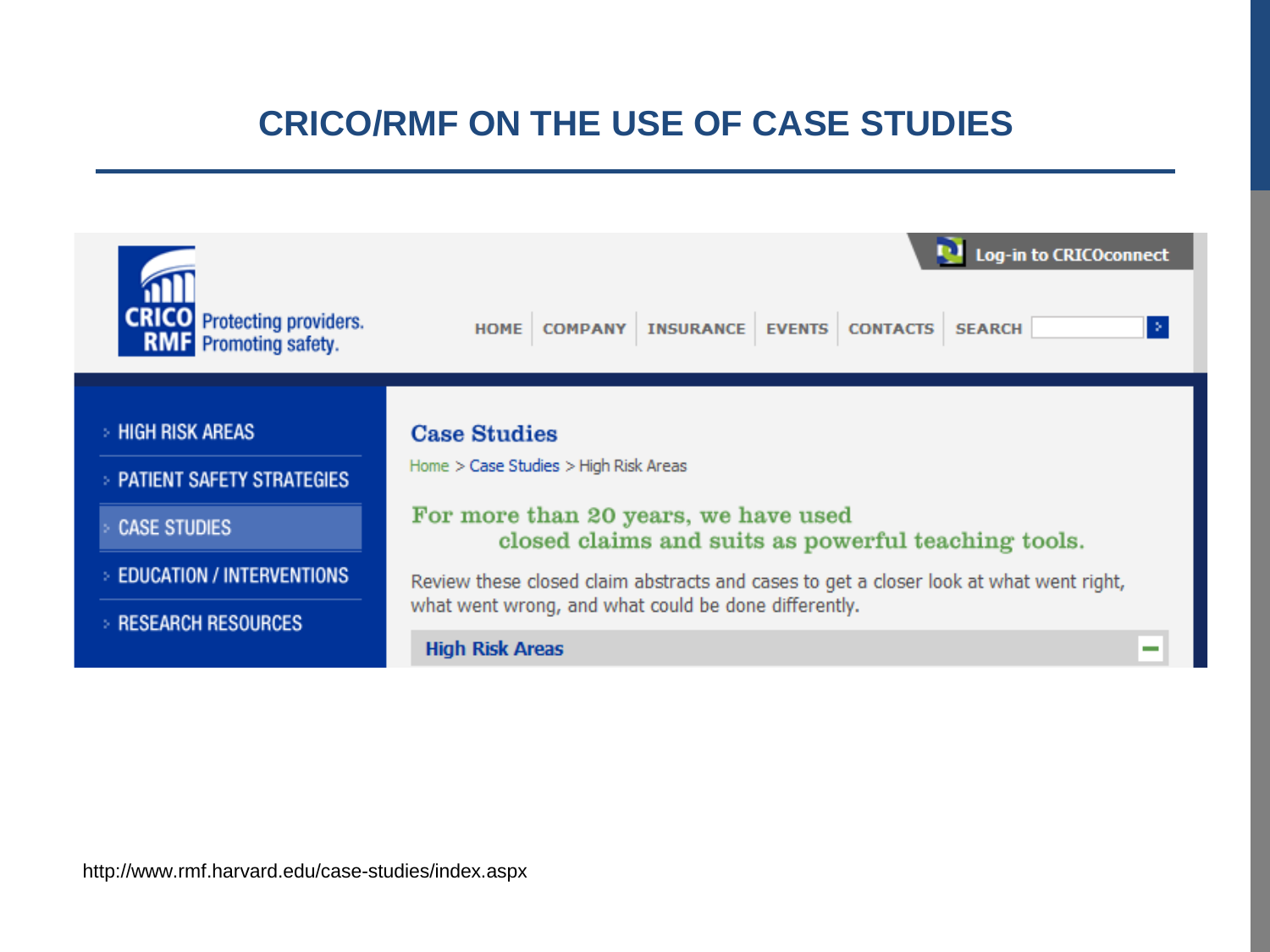# **CRICO/RMF 2009: The Year in Review**



http://www.rmf.harvard.edu/files/documents/Focus\_2009\_Year\_Review.pdf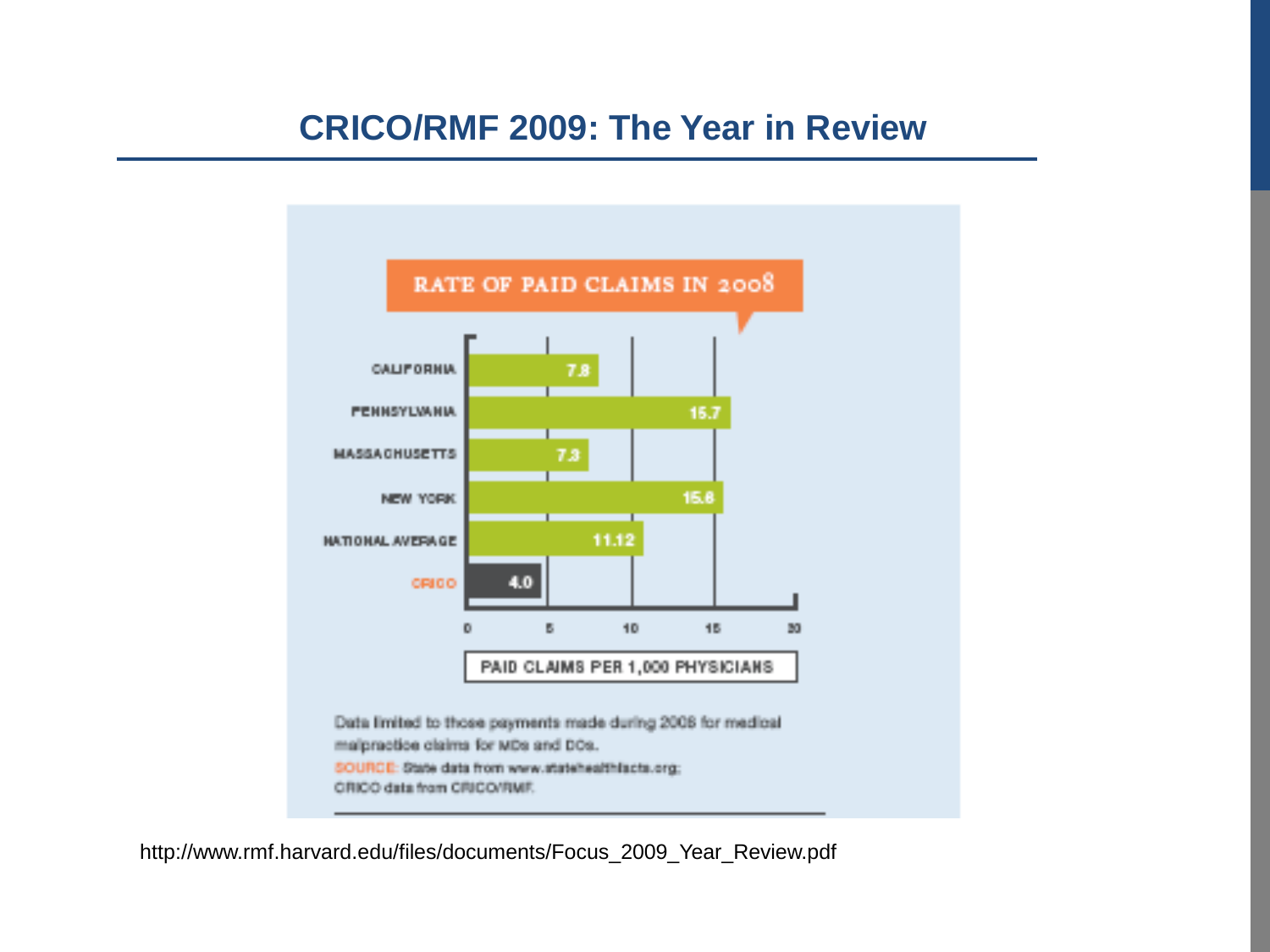The Kaiser Family Foundation, www.stabshealthfacts.org.

SOURCES: American Medical Association, Physicians Professional Data, copyright 2008: Special Data Request

SOURCES: Kasser Family Foundation analysis of data from the National Practitioner Data Bank (NPDB), Public Use Data File (NPDB0905.POR), U.S. Department of Health and Human Services, Health Resources and Services Administration, Bureau of Health Professions, Division of Practitioner Data Banks; accessed 9/3/09.

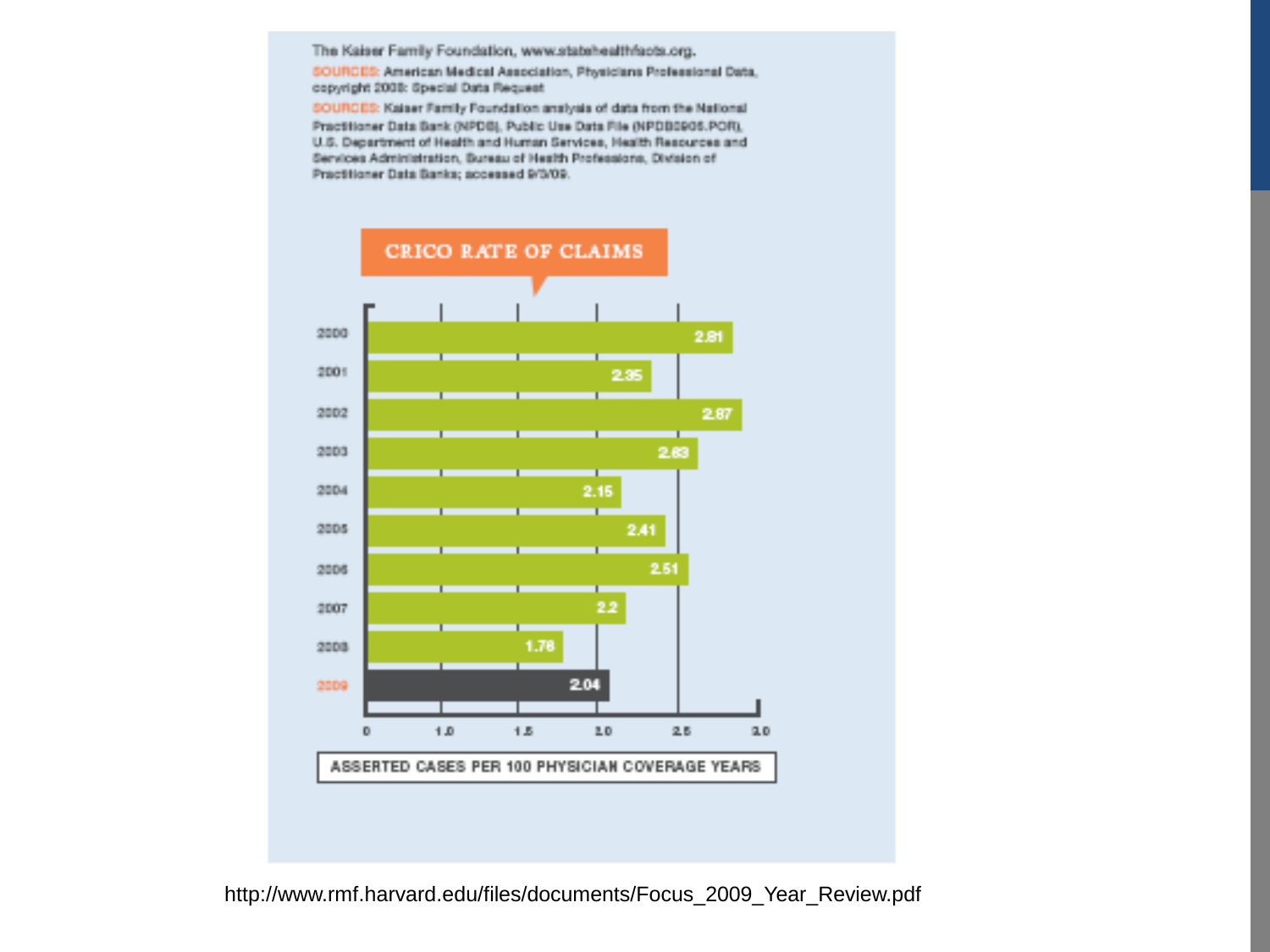### **"Malpractice Insurance Carrier Provides Premium Incentive for Simulation-Based Training and Believes It Has Made a Difference"**

*by Jack McCarthy and Jeffrey B. Cooper, PhD* 

**In 2001**, the Consolidated Risk Insurance Company (CRICO)…**introduced** an **incentive for anesthesiologists** who received training in Crisis Resource Management at the Center for Medical Simulation (CMS) in Cambridge, MA. **CRICO believes that this has made a difference and has since tripled the incentive, which is now 19%.**

Based on its perceived success in anesthesia, CRICO has created a similar incentive program in OB/GYN... **Starting three years ago, a 10% incentive was implemented for OB/GYN physicians** who participated in either a simulation-based training program or an organization wide teamwork program and several other educational requirements. Although there is not yet sufficient experience with that program, **CRICO claims have been trending lower at those institutions with active team training or simulation training**. **CRICO/RMF is now planning additional incentive programs in other specialties …**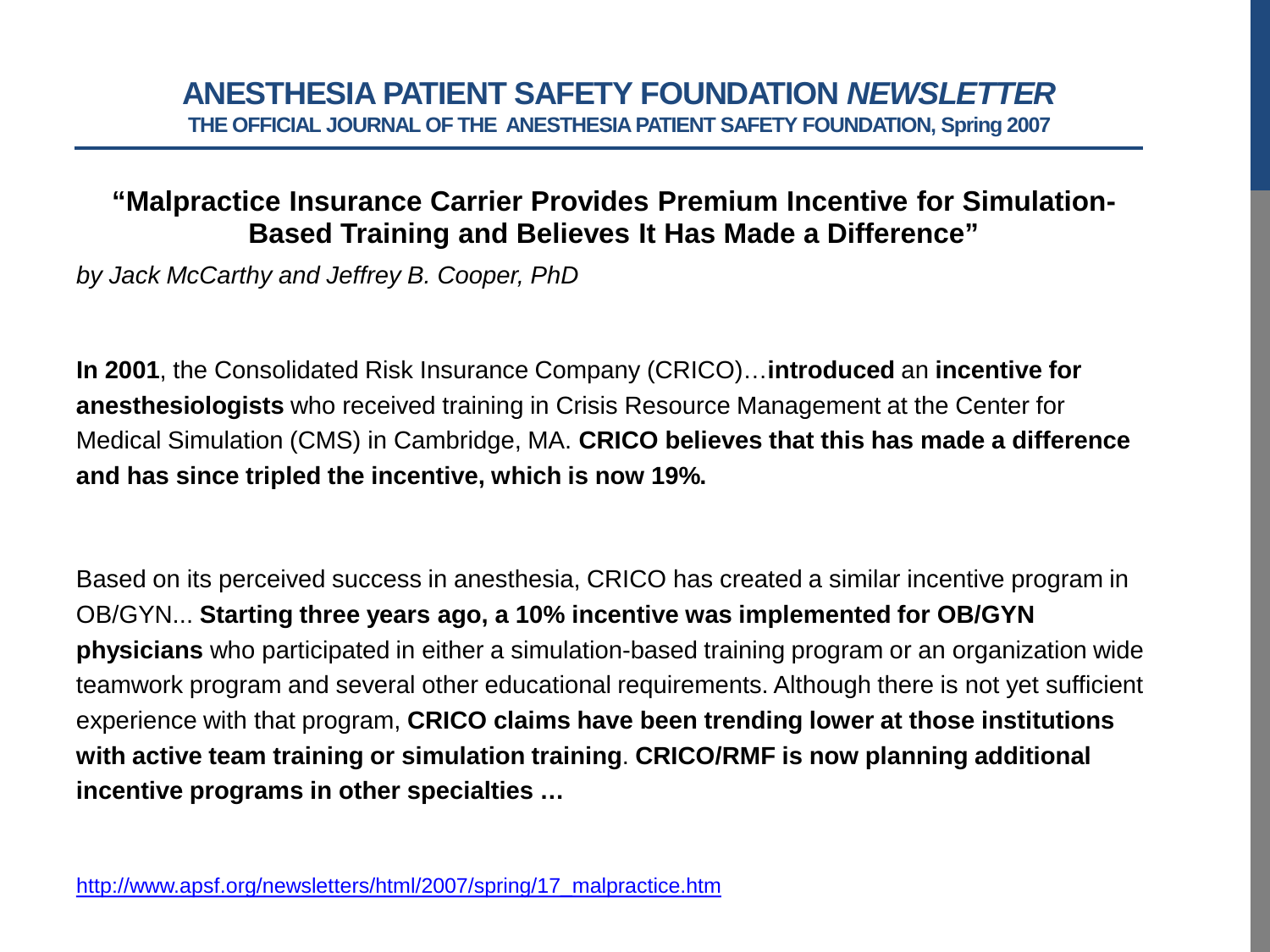# **"Risk Retention Group Offers Incentives to Reduce Claims Frequency"**

Excerpts from a *Risk Retention Reporter* interview with Jack McCarthy, President of Risk Management Foundation of the Harvard Medical Institutions, the administrative organization for Controlled Risk Insurance Co. of Vermont (A Risk Retention Group):

### *"RRR: What results have you seen from the [OB] discount program?"*

**"**McCarthy: ... **Our preliminary results at BIDMC** [Beth Israel Deaconess Medical Center], the location for the first team training, **are very encouraging**. In the three years prior to team training, BI had 7 OB claims and suits with 5 (71%) being high severity. In the three years post training, claims and suits dropped to 2 and high severity to 1. Another measure, **the Adverse Outcomes Index …shows a 55% drop over the same period of study. This would tend to validate the claims experience**.**"**

### *"RRR: What's next?"*

**"**McCarthy: Office practice evaluations (OPE) are done by CRICO/RMF staff. These OPEs focus on test result handling, referral management, and quality of office records. We are piloting a discount program and providers will receive a 10% discount for a score of 85% or better on a range of evaluation factors... **Our assessment is that positive incentives can accelerate adoption of patient safety and risk management programs**. These incentives have had a positive payback for our program in the short run and we are interested in adding specialties and continuing to measure the impact on premium and bottom line results.**"**